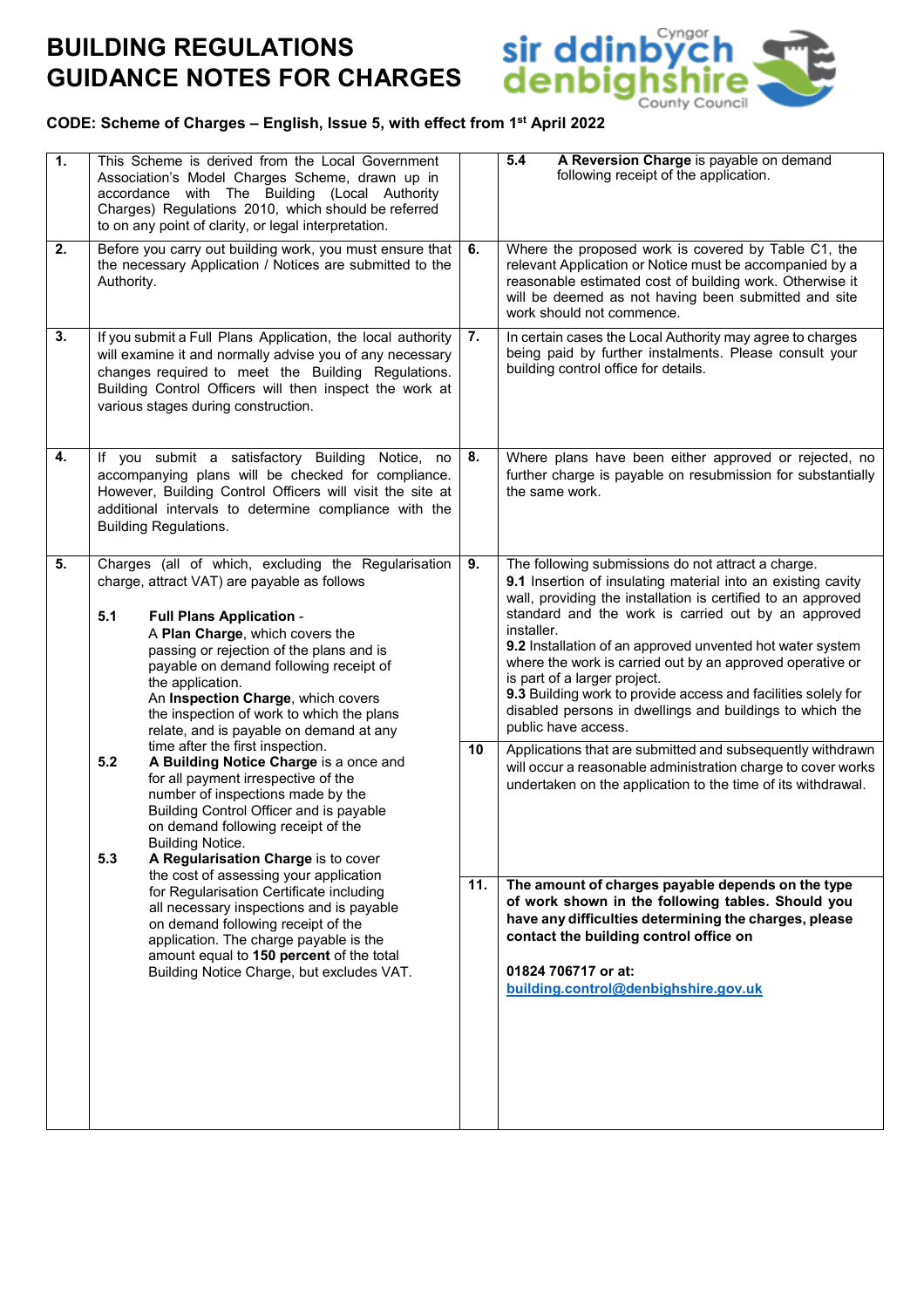### **TABLE A – CHARGES FOR THE ERECTION OF ONE OR MORE SMALL DOMESTIC DWELLINGS**

Charges for Table A are to include works of drainage in connection with the erection of a building or buildings, even where those works are commenced in advance of the plans for the building(s) being deposited.

| <b>Number of</b><br><b>Dwellings</b> | <b>Plan Charge</b> | <b>Inspection Charge</b> | <b>Building Notice and</b><br><b>Reversion Charge</b> | <b>VAT</b>     |
|--------------------------------------|--------------------|--------------------------|-------------------------------------------------------|----------------|
|                                      | Net £              | Net £                    | Net £                                                 | <b>VAT</b>     |
| $\mathbf{1}$                         | 181.98             | 337.96                   | 623.94                                                |                |
| $\sqrt{2}$                           | 260.68             | 484.11                   | 893.75                                                |                |
| $\sqrt{3}$                           | 334.46             | 621.13                   | 1,146.50                                              |                |
| $\overline{4}$                       | 427.90             | 799.67                   | 1,467.09                                              |                |
| $\sqrt{5}$                           | 536.11             | 995.62                   | 1,838.08                                              |                |
| 6                                    | 624.68             | 1,160.04                 | 2,141.61                                              |                |
| $\overline{7}$                       | 639.39             | 1,187.44                 | 2,192.19                                              |                |
| $\bf 8$                              | 723.00             | 1,342.72                 | 2,478.85                                              | <b>20% VAT</b> |
| 9                                    | 801.69             | 1,488.86                 | 2,748.66                                              | to be          |
| 10                                   | 890.23             | 1,653.28                 | 3,052.21                                              | added          |
| 11                                   | 939.41             | 1,744.62                 | 3,220.84                                              |                |
| 12                                   | 1,027.94           | 1,909.03                 | 3,524.36                                              | to Net         |
| 13                                   | 1,067.29           | 1,882.10                 | 3,659.26                                              | figure         |
| 14                                   | 1,155.81           | 2,146.52                 | 3,989.19                                              |                |
| 15                                   | 1,200.92           | 2,246.99                 | 4,148.30                                              |                |
| 16                                   | 1,273.82           | 2,365.74                 | 4,367.51                                              |                |
| 17                                   | 1,332.88           | 2,475.35                 | 4,569.88                                              |                |
| 18                                   | 1,401.74           | 2,603.23                 | 4,808.97                                              |                |
| 19                                   | 1,475.52           | 2,740.24                 | 5,058.91                                              |                |
| 20                                   | 1,539.45           | 2,858.98                 | 5,278.11                                              |                |

**Note**: For 21 or more dwellings or if the floor area of a dwelling exceeds 300m² the charge is individually determined.

**Over 20 dwellings** an additional Plan Charge for each dwelling of £11.00 Net and on the inspections an additional £99.00 Net per dwelling.

**Building Notice Charge** for each dwelling over 20 a charge of £110.00 Net.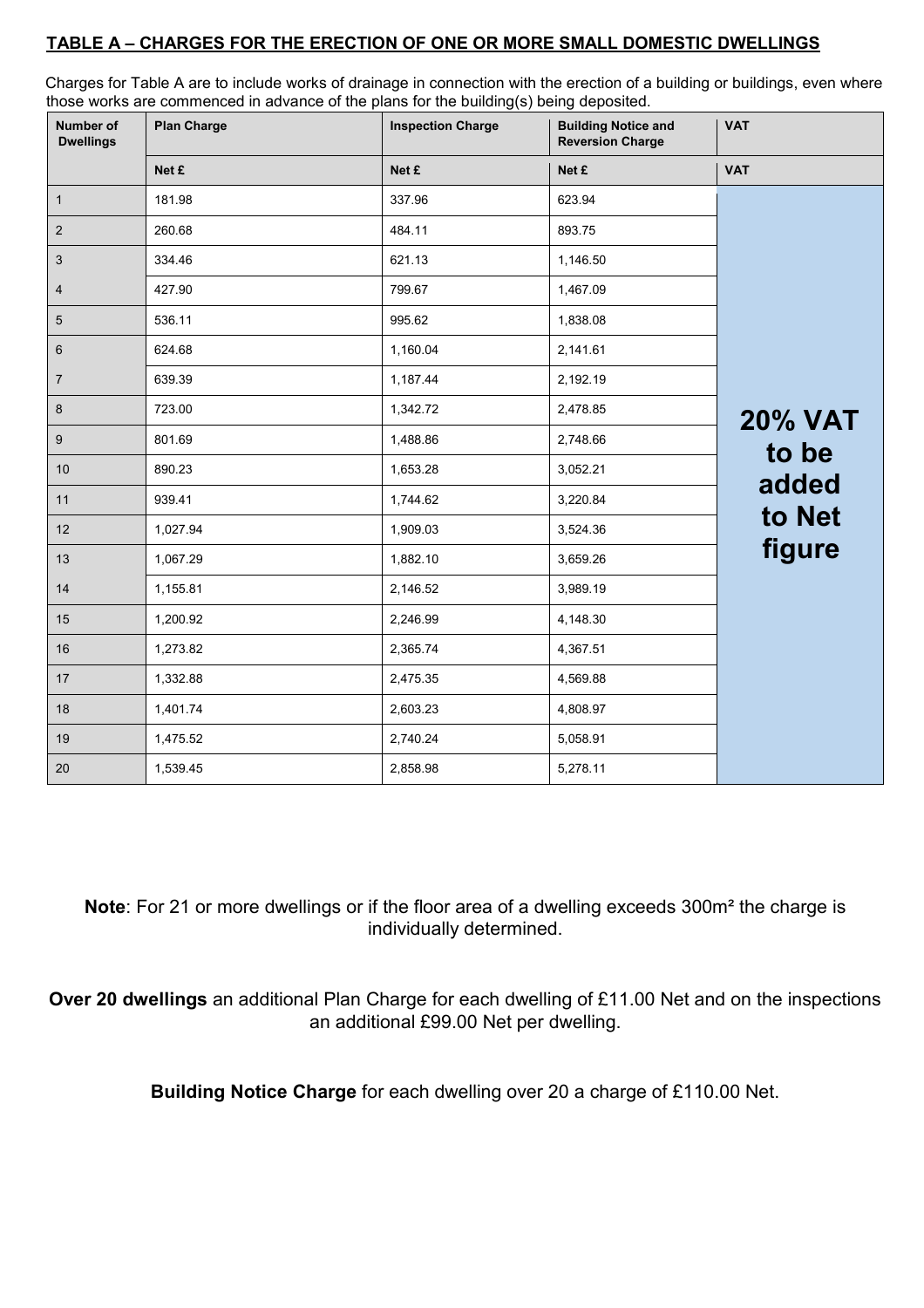### **TABLE B – CHARGES FOR CERTAIN SMALL DOMESTIC BUILDINGS, EXTENSIONS, CONVERSIONS AND ALTERATIONS**

#### **Interpretation of Table B**

(1) Where the work in question comprises or includes the erection of more than one extension to a building used or intended to be used for the purpose of a single private dwelling, the total floor areas of all such extensions will be aggregated in determining the charge payable in accordance with the Table below.

#### (2) In the Table below:-

- (a) A reference to an "extension" is a reference to an extension which has no more than three-storeys, each basement level counting as one storey and
- (b) A reference to a dwelling is a reference also to a building consisting of a garage or carport or both which is occupied in common with a house or with a building consisting of flats or maisonettes or both.

| <b>Type of Work</b> |                                                                                                                                                                                                                                                                                              | <b>Plan Charge</b> | Inspection<br>Charge       | <b>Building Notice and</b><br><b>Reversion Charge</b> | <b>VAT</b>                      |
|---------------------|----------------------------------------------------------------------------------------------------------------------------------------------------------------------------------------------------------------------------------------------------------------------------------------------|--------------------|----------------------------|-------------------------------------------------------|---------------------------------|
|                     |                                                                                                                                                                                                                                                                                              | Net £              | Net £                      | Net £                                                 | <b>VAT</b>                      |
| carports            | <b>New Garages and</b>                                                                                                                                                                                                                                                                       |                    |                            |                                                       |                                 |
| 1.                  | The erection of a detached or<br>attached garage with a floor<br>area not exceeding 40m <sup>2</sup> .                                                                                                                                                                                       | 98.37              | 182.68                     | 337.26                                                |                                 |
|                     | <b>Extensions / Loft Conversions /</b><br>Alterations & Other Building works to Dwelling                                                                                                                                                                                                     |                    |                            |                                                       |                                 |
| 2.                  | Conversion of existing garage<br>to form additional<br>accommodation with a floor<br>area not exceeding 40m <sup>2</sup>                                                                                                                                                                     | 88.53              | 164.42                     | 303.53                                                |                                 |
| 3.                  | Any extension of a dwelling<br>the total floor area of which<br>does not exceed 10m <sup>2</sup> .<br>including means of access and<br>work in connection with that<br>extension.                                                                                                            | 98.37              | 182.68                     | 337.26                                                |                                 |
| 4.                  | Any extension of a dwelling<br>the total floor area of which<br>exceeds 10m <sup>2</sup> , but does not<br>exceed 40m <sup>2</sup> , including means<br>of access and work in<br>connection with that<br>extension.                                                                          | 147.55             | 274.02                     | 505.89                                                | <b>20% VAT</b>                  |
| 5 <sub>1</sub>      | Any extension of a dwelling<br>the total floor area of which<br>exceeds 40m <sup>2</sup> , but does not<br>exceed 60m <sup>2</sup> , including means<br>of access and work in<br>connection with that<br>extension.                                                                          | 172.15             | 319.69                     | 590.22                                                | to be<br>added<br>to Net figure |
| 6.                  | Any extension of a dwelling<br>the total floor area of which<br>exceeds 60m <sup>2</sup> , but does not<br>exceed 80m <sup>2</sup> , including means<br>of access and work in<br>connection with that<br>extension.                                                                          | 206.58             | 383.64                     | 708.25                                                |                                 |
| 7.                  | Conversion of loft space to<br>form additional residential<br>accommodation with a floor<br>area not exceeding 50m <sup>2</sup> .                                                                                                                                                            | 172.15             | 319.69                     | 590.22                                                |                                 |
| 8.                  | Conversion of loft space to<br>forms additional residential<br>accommodation with a floor<br>area exceeding 50m <sup>2</sup> .                                                                                                                                                               | 206.57             | 383.64                     | 708.25                                                |                                 |
| 9.                  | Replacement windows and<br>doors.                                                                                                                                                                                                                                                            | 98.37              | Included in Plan<br>Charge | 118.05                                                |                                 |
|                     | 10. Renovation of a single thermal<br>element e.g. Replacement roof<br>covering.                                                                                                                                                                                                             | 84.32              | Included in Plan<br>Charge | 101.18                                                |                                 |
|                     | Please note: When it is intended to carry out additional building works (which is of a type covered by Table C1) on a dwelling at the same time<br>as an extension referred to in 3 and 8 above, the charge for the additional work will be reduced by 50% of that we would normally charge. |                    |                            |                                                       |                                 |

| 11. Cost of works less than £1000          | 56.21 | Included in Plan<br>Charge | 6745   |  |
|--------------------------------------------|-------|----------------------------|--------|--|
| 12. Cost of works between £1001 -<br>£5000 | 84.32 | Included in Plan<br>Charge | 101.18 |  |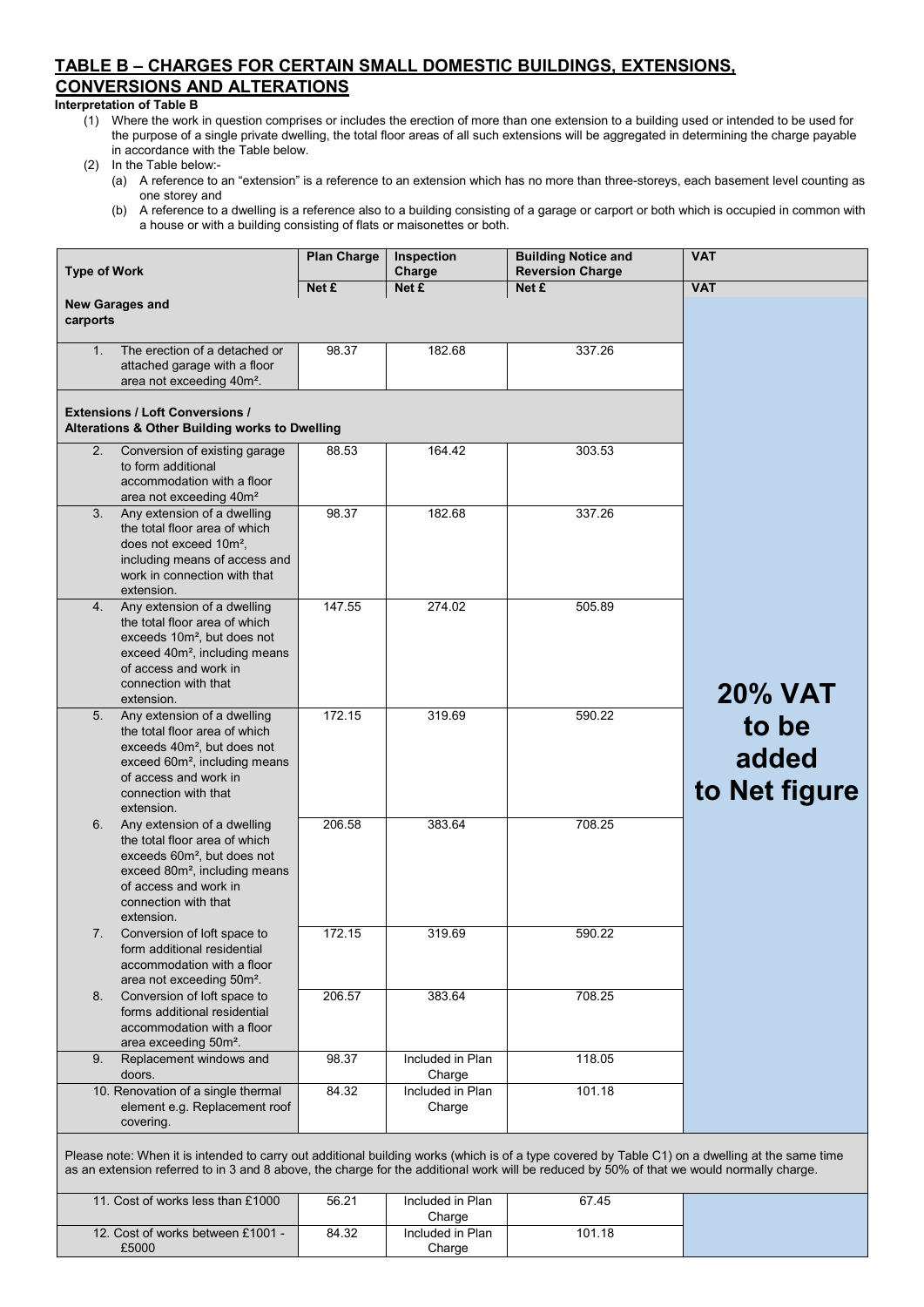| <b>Electrical Installations / Work</b>                                                                                                       |        |                            |        |                |
|----------------------------------------------------------------------------------------------------------------------------------------------|--------|----------------------------|--------|----------------|
| 13. Electrical wiring in connection                                                                                                          | 224.84 | Included in Plan           | 224.84 | <b>20% VAT</b> |
| with a new extension to a<br>dwelling still under<br>construction with a floor area<br>not exceeding 60m <sup>2</sup> .                      |        | Charge                     |        | to be<br>added |
| 14. New electrical installation to a<br>dwelling under construction or<br>a re-wire of an existing<br>dwelling (up to max of 5<br>bedrooms). | 281.05 | Included in Plan<br>Charge | 281.05 | to Net figure  |

Note: The electrical charges shown above will have to be paid in addition to the standard charge when the electrical work is not carried out by a qualified Part P registered electrician.

#### **FOOTNOTE**

"the Act" **means the building Act 1984** 

**"the Approved Inspectors Regulations"** means the Building (Approved Inspectors etc) Regulation 2010

"**building"** has the meaning it has in the Principal Regulations

**"building notice"** has the meaning it has in the Principal Regulations

**"building work"** has the meaning it has in the Principal Regulations

**"carport"** means a building forming a shelter for a vehicle, open on at least two sides

**"cost"** does not include any professional fees paid to an architect, quantity surveyors or any other person

**"disabled person"** means a person who is within any of the descriptions of persons to whom section 29(1) of the National Assistance Act 1948 applied, as that section was extended by virtue of section 8(2) of the Mental Health Act 1959, but not taking into account amendments made to section 29(1) by paragraph 11 of Schedule 13 to the Children's Act 1989

**"dwelling"** has the meaning it has in the Principal Regulations

**"estimate"** in relation to the cost of varying out building work, means an estimate, accepted by the local authority, of such reasonable amount as world be charged for carrying out of that building work by a person in business to carry out such building work (excluding the amount of any value added tax chargeable) and references to "estimated cost" shall be construed accordingly

**"extension"** means an extension which has no more than three storeys, each basement level (if any) counting as one storey.

**"the Principal Regulations"** means the Building Regulations 2010

**"small domestic building"** means a building (including connected drainage work within the curtilage of that building) –

- a) Which is used or intended to be used wholly for the purposes of one of more dwellings, none of which has a floor area exceeding 300m<sup>2</sup>, excluding any garage or carport
- b) Which has no more than three storeys, each basement level being counted as one storey, including such a building which incorporates an integral garage or to which is attached a garage or carport or both which shares one or more walls with that building.

In the Regulations

- a) The floor area of
	- i) Any storey of a dwelling or extension or ii)

A garage or carport

Is the total floor area calculated by reference to the finished internal faces of the walls enclosing the area, or, if at any point there is no enclosing wall, by reference to the outermost edge of the floor

b) The total floor area of any dwelling or extension is the total of the floor area of the storeys which comprise that dwelling or extension.

The standard charges have been based on the basis that electrical work will be carried out using a qualified Part P registered electrician. The charges for electrical work shown in table B will have to be paid in cases where the electrical work is not carried out be a qualified Part P registered electrician. A Part P registered electrician is a qualified electrician who also has the necessary building regulations knowledge to enable his accreditation body to certify his work. These standard charges have been set by the authority on the basis that the building work does no consist of, or include, innovative or high risk construction techniques (details available from the authority) and/or the duration of the building work from commencement to completion does not exceed 12 months. The charges have also been set on the basis that the design and building work is undertaken by a person or company that is competent to carry out the design and building working referred to in the standard charges tables that they are undertaking. If not, the work may incur supplementary charges.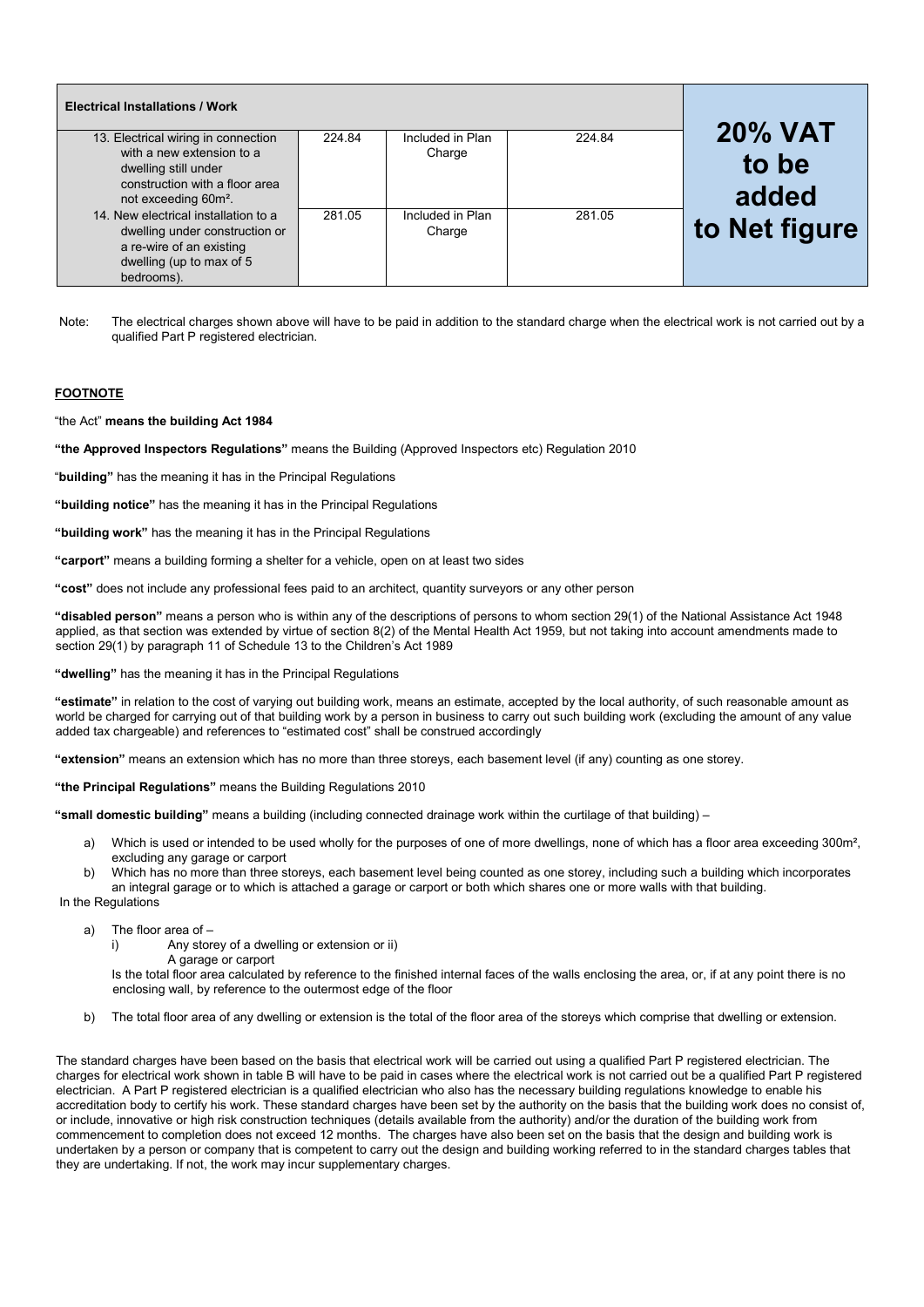### **TABLE C1 – WORK OTHER THAN WORK TO WHICH TABLES A AND B APPLY, INCLUDING ALL NON DOMESTIC**

| <b>Estimated Cost</b> | <b>Plan Charge</b> |                   | <b>Inspection Charge</b>   |                          | <b>Building Notice</b> |                   |
|-----------------------|--------------------|-------------------|----------------------------|--------------------------|------------------------|-------------------|
| of Work £             | Net £              | <b>VAT</b>        | Net £                      | <b>VAT</b>               | Net £                  | <b>VAT</b>        |
| $0 - 1000$            | 112.42             |                   | Included in Plan<br>Charge |                          | 134.90                 |                   |
| $1001 - 5000$         | 168.63             |                   | Included in Plan<br>Charge |                          | 202.36                 |                   |
| $5001 - 10000$        | 88.53              |                   | 164.42                     |                          | 303.53                 |                   |
| $10001 - 15000$       | 108.21             |                   | 200.95                     |                          | 370.99                 |                   |
| $15001 - 20000$       | 127.88             |                   | 237.49                     |                          | 438.44                 |                   |
| $20001 - 25000$       | 147.55             |                   | 274.02                     |                          | 505.89                 |                   |
| $25001 - 30000$       | 167.22             |                   | 310.56                     |                          | 573.34                 |                   |
| $30001 - 35000$       | 186.60             |                   | 347.09                     |                          | 640.79                 |                   |
| $35001 - 40000$       | 206.57             | 20%<br><b>VAT</b> | 383.64                     | <b>20%</b><br><b>VAT</b> | 708.25                 | 20%<br><b>VAT</b> |
| $40001 - 45000$       | 216.60             | to be             | 401.90                     | to be                    | 741.97                 | to be             |
| $45001 - 50000$       | 236.08             | added<br>to Net   | 438.44                     | added<br>to Net          | 809.42                 | added<br>to Net   |
| $50001 - 55000$       | 255.76             | figure            | 474.98                     | figure                   | 876.89                 | figure            |
| $55001 - 60000$       | 275.43             |                   | 511.51                     |                          | 944.33                 |                   |
| $60001 - 65000$       | 295.11             |                   | 548.05                     |                          | 1,011.79               |                   |
| 65 001 - 70 000       | 314.78             |                   | 584.58                     |                          | 1,079.23               |                   |
| $70001 - 75000$       | 334.46             |                   | 621.13                     |                          | 1,146.70               |                   |
| 75 001 - 80 000       | 354.12             |                   | 657.66                     |                          | 1,214.14               |                   |
| $80001 - 85000$       | 373.80             |                   | 694.20                     |                          | 1,281.60               |                   |
| 85 001 - 90 000       | 393.47             |                   | 730.73                     |                          | 1,349.04               |                   |
| $90001 - 95000$       | 413.15             |                   | 767.27                     |                          | 1,416.50               |                   |
| $95001 - 100000$      | 432.82             |                   | 803.80                     |                          | 1,483.94               |                   |

For contracts over £100,000 please contact the Building Control Service on 01824 706717 who will discuss the project and agree the services and charge.